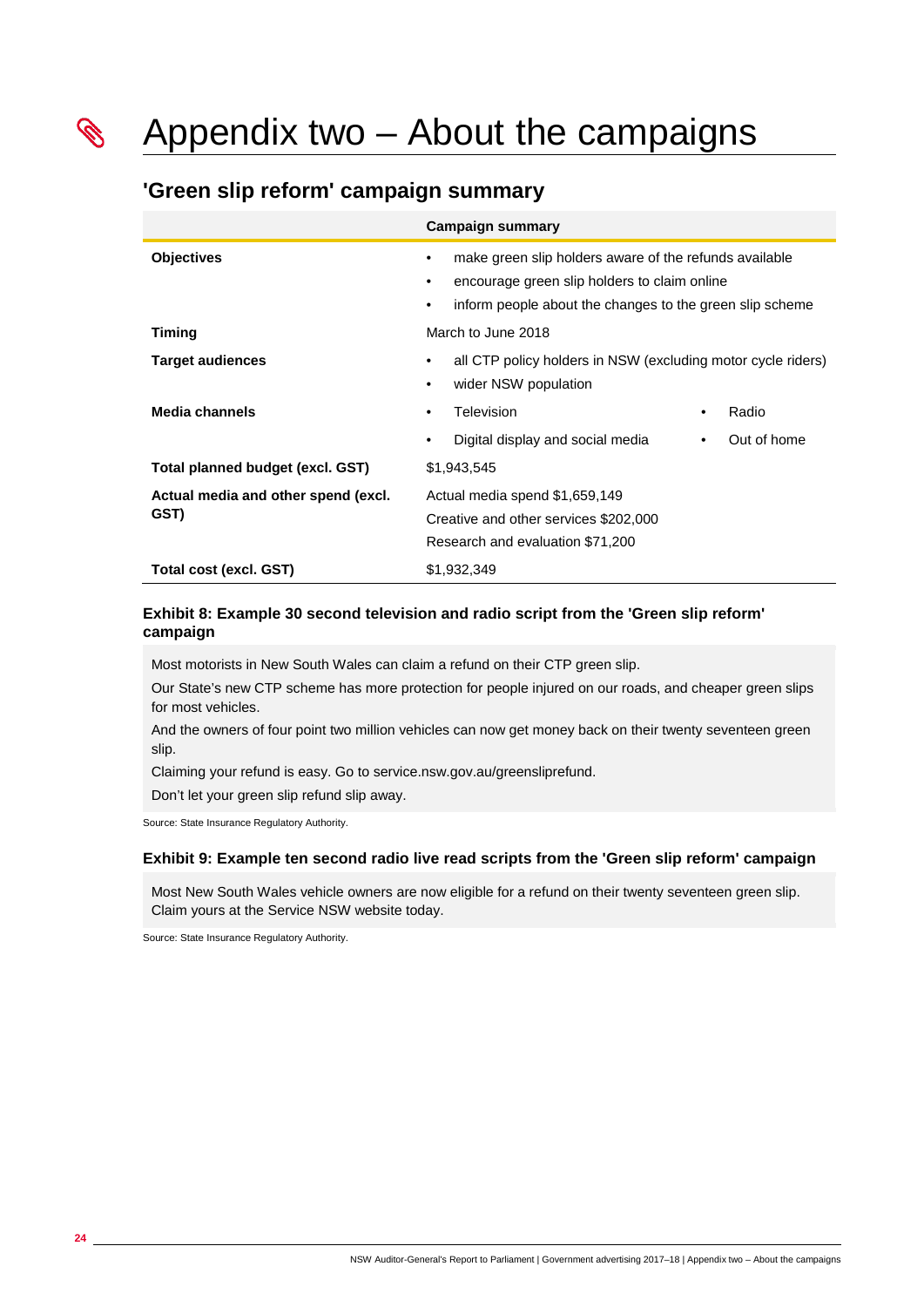



Source: State Insurance Regulatory Authority.

## **Exhibit 11: Example social media advertisement from the 'Green slip reform' campaign**



Source: State Insurance Regulatory Authority.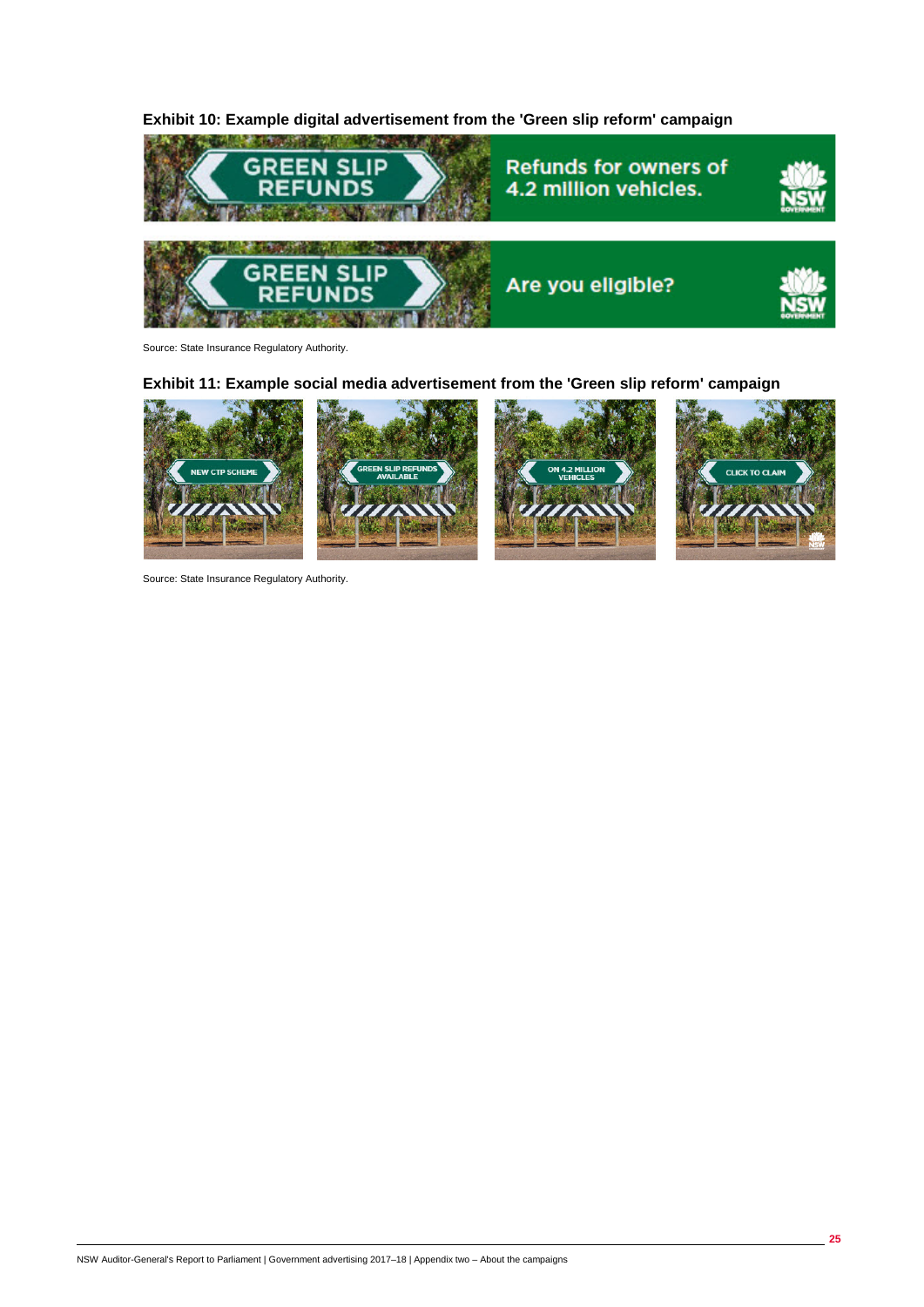|                                                            | <b>Campaign summary</b>                                                                                                                                |                                                                                  |
|------------------------------------------------------------|--------------------------------------------------------------------------------------------------------------------------------------------------------|----------------------------------------------------------------------------------|
| Objectives - semester one and two                          | achieve TAFE NSW 2018 total enrolment target of 549,636<br>$\bullet$<br>$(6.37\%$ year on year growth)<br>implement NSW Government Vision for TAFE NSW |                                                                                  |
| Timing - semester one and two                              | November 2017 to September 2018                                                                                                                        |                                                                                  |
| <b>Target audiences</b>                                    | School students<br>Career starters                                                                                                                     | Career<br>$\bullet$<br>changers/upskillers<br><b>NSW businesses</b><br>$\bullet$ |
| Media channels                                             | Television                                                                                                                                             | Cinema<br>٠                                                                      |
|                                                            | Out of home                                                                                                                                            | Radio<br>$\bullet$                                                               |
|                                                            | Social media                                                                                                                                           | Keyword search<br>٠                                                              |
| Total planned budget (excl. GST)                           | \$19,500,002 for semester one and two combined                                                                                                         |                                                                                  |
| Actual media and other spend -<br>semester one (excl. GST) | Actual media spend \$8,437,170<br>Creative and other services \$827,180<br>Research and evaluation \$229,250                                           |                                                                                  |
| Total cost - semester one (excl. GST)                      | \$9,493,550                                                                                                                                            |                                                                                  |

# **'TAFE NSW semester one 2018' campaign summary**

# **Exhibit 12: Example 15 second television script from the 'TAFE NSW semester one 2018' campaign**

Be whatever you want to be. Be fulfilled. Be in demand. Be clinically trained in aged care at Australia's most reputable education provider. Aged care courses are now enrolling at TAFE. Be ambitious. Source: TAFE NSW.

## **Exhibit 13: Example digital display advertisement from the 'TAFE NSW semester one 2018' campaign**



Source: TAFE NSW.